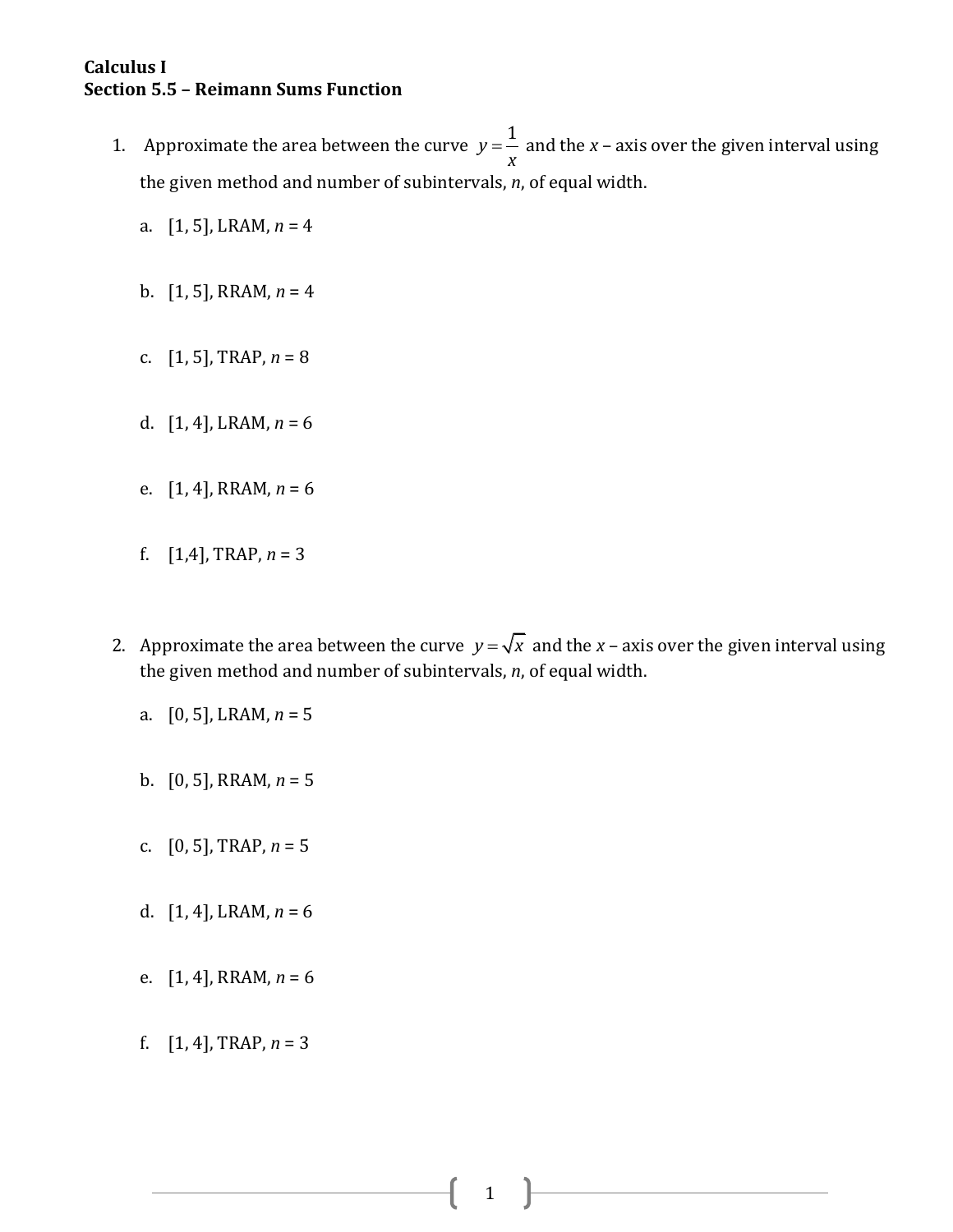- 3. Approximate the area between the curve  $y = 1 x^2$  and the  $x$  axis over the given interval using the given method and number of subintervals, *n*, of equal width.
	- a. [0, 2], LRAM, *n* = 4
	- b.  $[0, 2]$ , RRAM,  $n = 4$
	- c. [0, 2], TRAP, *n* = 4
	- d. [0, 4], LRAM, *n* = 4
	- e. [0, 4], RRAM, *n* = 4
	- f.  $[0, 4]$ , TRAP,  $n = 8$
- 4. Approximate the area between the curve  $y = 2^x$  and the  $x$  axis over the given interval using the given method and number of subintervals, *n*, of equal width.
	- a.  $[-2, 2]$ , LRAM,  $n = 4$
	- b.  $[-2, 2]$ , RRAM,  $n = 4$
	- c.  $[-2, 2]$ , TRAP,  $n = 8$
	- d.  $[0, 3]$ , LRAM,  $n = 6$
	- e. [0, 3], RRAM, *n* = 6
	- f.  $[0, 3]$ , TRAP,  $n = 3$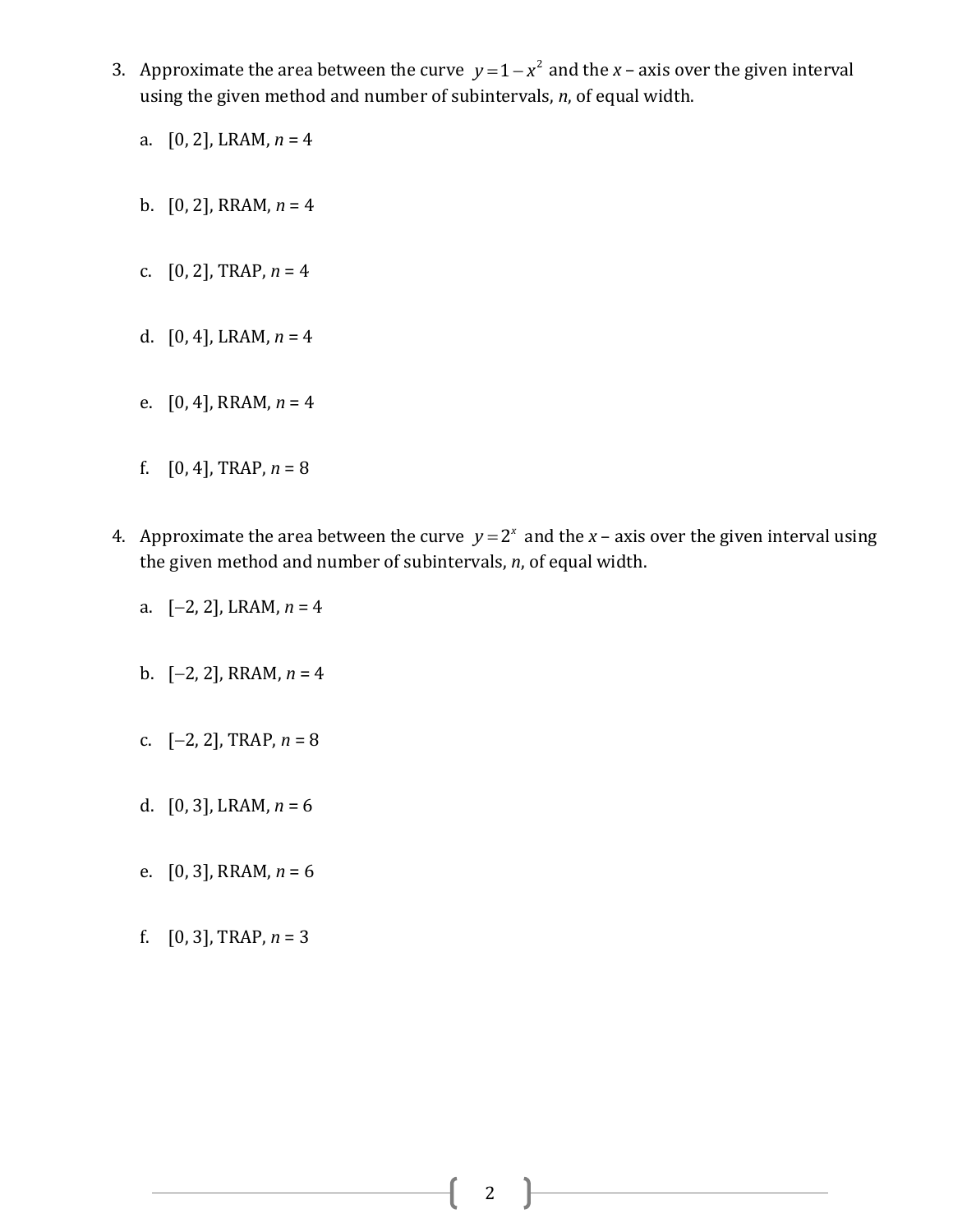## **Calculus I Section 5.5 - Reimann Sums Function**

 $\begin{pmatrix} 1 & 0 \\ 0 & 1 \end{pmatrix}$ 

1. Approximate the area between the curve  $y=\frac{1}{y}$  and the x – axis over the given interval using the given method and number of subintervals, n, of equal width.

a. [1, 5], LRAM, 
$$
n = 4
$$
 |  $(+ \sqrt{2} + \sqrt{3} + \sqrt{4}) = 2.0833$ 

- b. [1, 5], RRAM,  $n = 4$   $\left(\sqrt{12} + \sqrt{3} + \sqrt{4} + \sqrt{3}\right) = 7.2833$
- c. [1, 5], TRAP,  $n = 8 \div \frac{1}{2} (1 + \frac{1}{2}(2/3) + \frac{1}{2}(15) + \frac{1}{2}(1/3) + \frac{1}{2}(1/3) + \frac{1}{2}(2857) + \frac{1}{2}(35) + \frac{2}{3}(4)$  $-1.5234$
- d. [1, 4], LRAM,  $n = 6 \frac{1}{2} (1 + 213 + 15 + 14 + 113 + 28571) = 1.5928$
- e. [1, 4], RRAM,  $n = 6 \frac{1}{2} (213 + 5 + 4 + 113 + 2857) + 114) = 1.217855$
- f. [1,4], TRAP,  $n = 3 \frac{1}{2} (1) (1 + 2 \cdot \frac{1}{2} + 2 \cdot \frac{1}{3} + 2 \cdot \frac{1}{5}) = 1.4583$
- 2. Approximate the area between the curve  $y = \sqrt{x}$  and the x axis over the given interval using the given method and number of subintervals, n, of equal width.
	- a. [0, 5], LRAM,  $n = 5$  (c+1+1, 4142+1, 7321) = 4.1463  $\Delta x = 1$
	- b. [0, 5], RRAM,  $n = 5$  (1+1, 4142+1, 7321 + 2) = 6, 1463  $\Delta x$ =1
	- c. [0, 5], TRAP,  $n = 5 \frac{1}{2}$  (1)  $(0 + 2(1) + 2(1, 4142) + 2(1, 7321) + 2) = 5$ , 8733  $\Delta x=1$
	- d. [1, 4], LRAM,  $n = 6 \frac{1}{2} (1 + 1.2247 + 1.4142 + 1.5811 + 1.7321 + 1.8708) = 4.41/45$  $\Delta x = 1/2$
	- e. [1, 4], RRAM,  $n = 6\frac{1}{2}$  (1.2247+1.4142+1.5811+1.7321+1.8708+2) = 4, 9/145  $\Lambda x = 1/2$
	- f. [1, 4], TRAP,  $n = 3 \frac{1}{2}(1)(1 + 2(1.4142) + 2(1.7321) + 2) = 4.6463$  $\Delta x = 1$

 $\mathbf{1}$